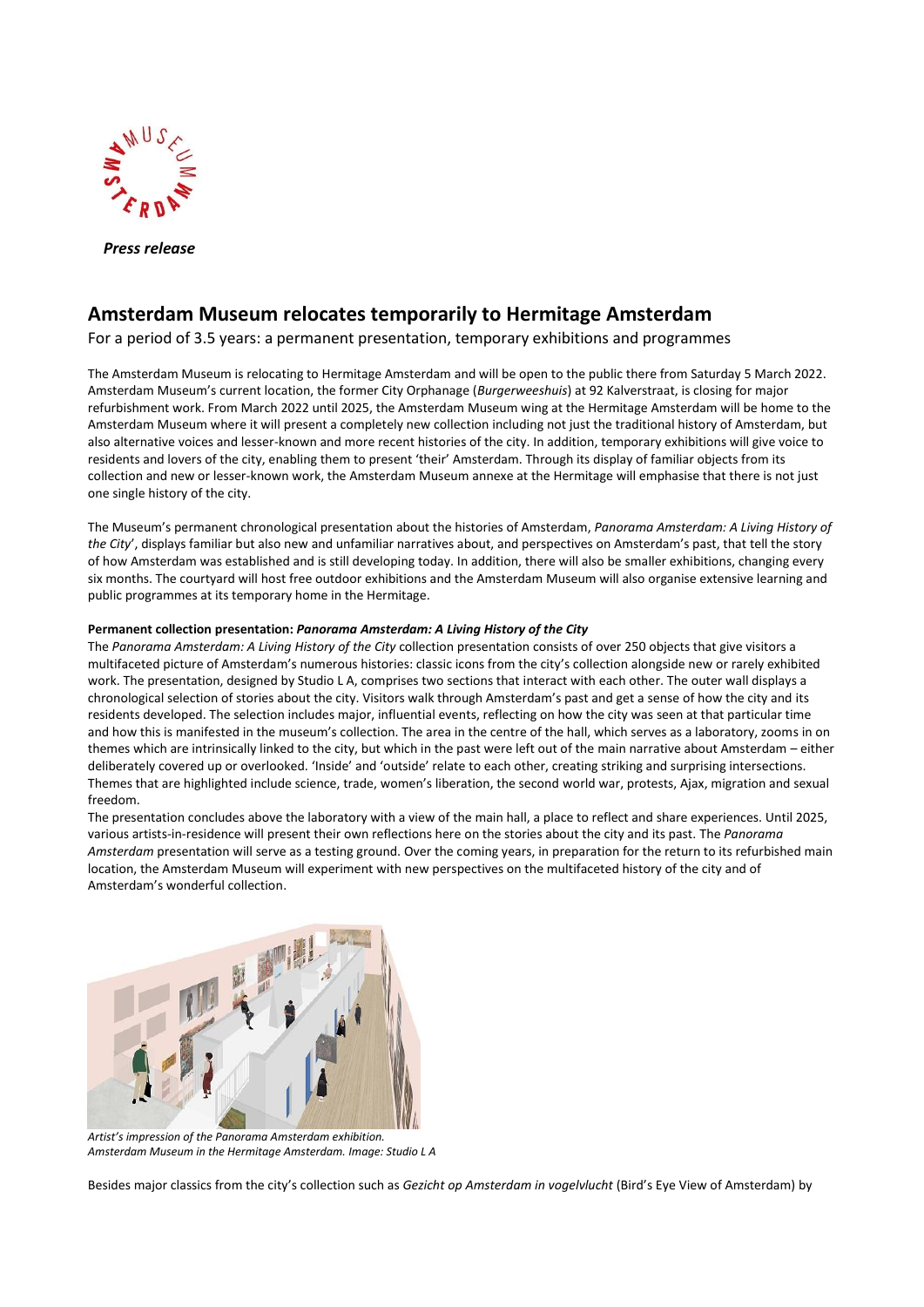Cornelis Anthonisz (ca. 1505-1553), *De Dam* (Dam Square with the New Town Hall under Construction) by Johannes Lingelbach (1622-1674) and the 'Het Snotneusje' barrel organ, there are also recent acquisitions such as *M54* by Brian Elstak (1980) and *Monuments of Regents* by Johannes Vermeer Prize winner Natasja Kensmil (1973) on display. Kensmil's nine-part polyptych *Monuments of Regents* presents a fresh perspective on the female regents who had themselves captured on canvas in the 17th century. Only women from higher social circles could participate in the regents' charitable work, based wealth acquired by men (their husbands). For many of them at that time, the colonial system was the foundation on which their power and wealth was built, but it also made charity possible. This uneasy contrast is highlighted by displaying Adriaen Backer's 1683 work *Female Regents of the Burgerweeshuis* alongside Kensmil's work. The laboratory relates what is *not* visible in the portrait, namely that the positions of all four of these women are intimately linked to the Dutch East India Company (*VOC*). Moreover, over the centuries, many orphan boys entrusted to their care were employed on ships belonging to the Dutch East India Company and the Dutch West India Company (*WIC*). This asks visitors to reflect on whether or how this affects their view of these female regents. Does it dimmish their charitable work at all?



*Major works from Amsterdam Museum collection. L to R: Dam Square with the New Town Hall under Construction by Johannes Lingelbach (1622-1674), 'Het Snotneusje' barrel organ, and Bird's Eye View of Amsterdam by Cornelis Anthonisz (ca. 1505-1553)*

*M54* by Brian Elstak is also linked to one of the Amsterdam Museum's classic objects, namely *Portrait of the Family of Dirck Jacobsz Bas* by Dirck van Santvoort from 1635. Whereas M54 tells a story on the outer wall about the contemporary relationship between the city centre and the Zuidoost district, work in the laboratory relates to the very earliest beginnings of the entire Bijlmer area: the impoldering of Bijlmermeer lake. The paterfamilias in the family portrait, Dirck Jacobsz Bas, was one of the financers of the land reclamation project and therefore one of the initial landowners. He commissioned the construction of a country home where Bijlmerweide is today. Bas was also director of the VOC and mayor of Amsterdam. This combination of involvement in colonial trade and political power was common among most of the early initiators of Dutch land reclamation.



*Monument of Regents by Natasja Kensmil, 2018-2019, and M54 by Brian Elstak, 2017. Collection: Amsterdam Museum.*

The collection presentation *Panorama Amsterdam* includes several objects that have been in the Amsterdam Museum collection for a long time, but have not often left the storage facility. For example, a 700-kilo marble bust of Dora Haver (1856-1912), which was commissioned by the *Vereniging voor Vrouwenkiesrecht* (Women's Suffrage Union) in 1913. It was donated to the city and displayed in the Stedelijk Museum (so it has been part of the city's collection for over 100 years), but the director of the Stedelijk Museum had Haver's name removed from the pedestal because he wanted to keep the issue of women's suffrage out of the museum. In 1921 the name was restored. By then women's suffrage was a fact.



Bust of Theodora Haver, Jo Schreve-IJzerman, 1914

Alongside the display of the collection, the Amsterdam Museum's temporary accommodation in the Hermitage will also feature several temporary exhibitions, that will each run for an average of six months.

## **Refurbishment Kalverstraat 92**

The Amsterdam Museum and the Municipality of Amsterdam are working together on the renovation, restoration and conversion of the existing museum complex on Kalverstraat, the former City Orphanage (Burgerweeshuis). In anticipation of environmental licencing, preparations for the relocation are in full swing. The museum will close its doors from Monday 28 February. During the multi-year renovation, the Amsterdam Museum will present its programmes in the Amsterdam Museum wing at the Hermitage Amsterdam.

*The Amsterdam Museum's temporary location at the Hermitage Amsterdam (Amstel 51) will be open to the public from Saturday 5*